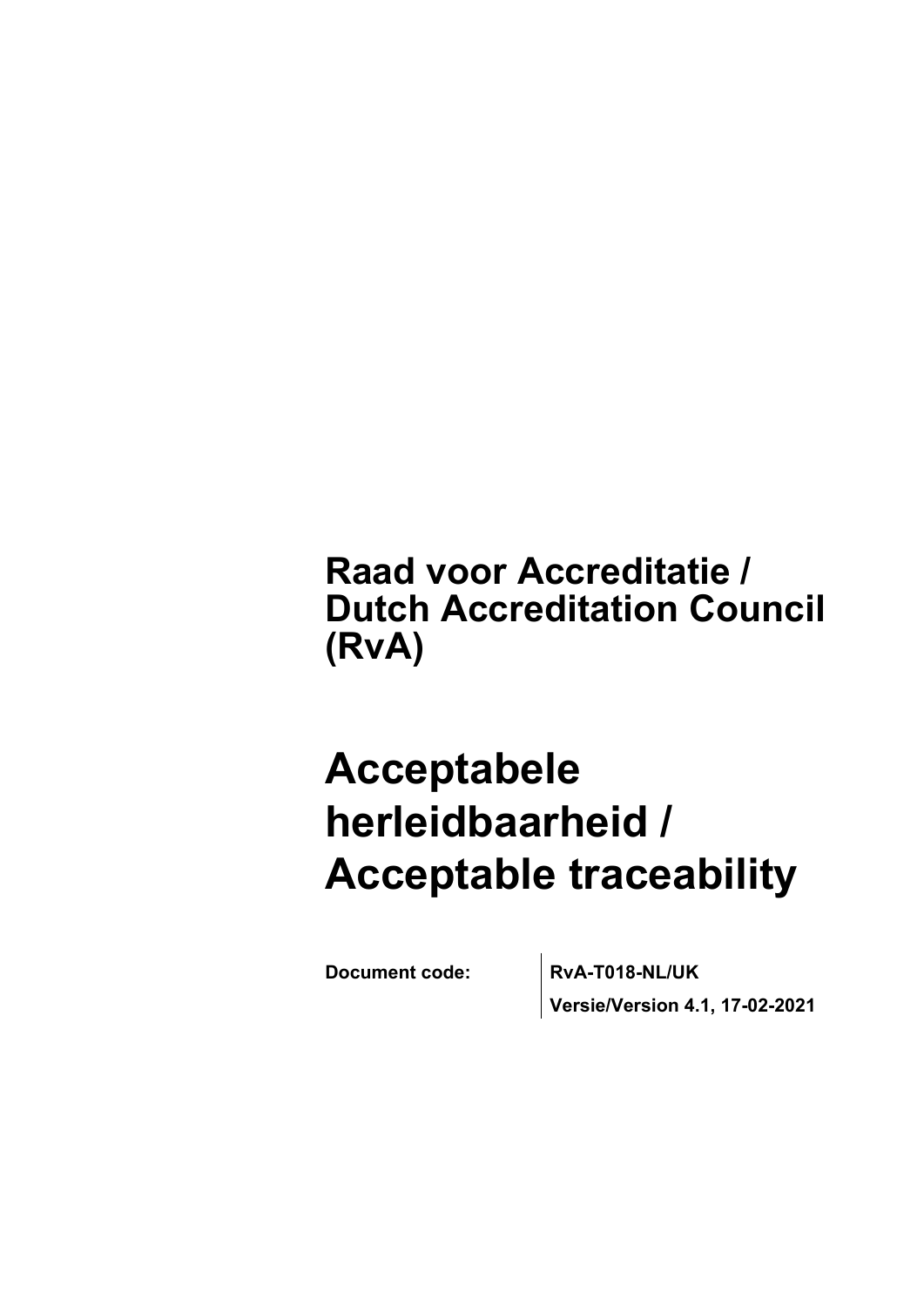Een RvA-Toelichting beschrijft het beleid en/of de werkwijze van de RvA met betrekking tot een specifiek accreditatieonderwerp. Indien het beleid en/of de werkwijze betreffende een accreditatieonderwerp, dat in een RvA-Toelichting is beschreven, in een EA, ILAC of IAF-document wordt vastgelegd, zal de RvA haar beleid en werkwijze in overeenstemming brengen met dit EA, ILAC of IAF-document. Een actuele versie van de Toelichtingen documenten is via de website van de RvA ([www.rva.nl\)](http://www.rva.nl/) te verkrijgen.

A RvA-Explanatory note describes the policy and/or the procedures of the RvA concerning a specific field of accreditation. In case the policy and/or procedures for a specific field of accreditation as described in a RvA Explanatory note, is documented by EA, ILAC or IAF, the RvA will bring its policy and procedures in line with the EA, ILAC or IAF-document.

An actual version of the Explanatory documents can be found on the website of the RvA ([www.rva.nl](http://www.rva.nl/)).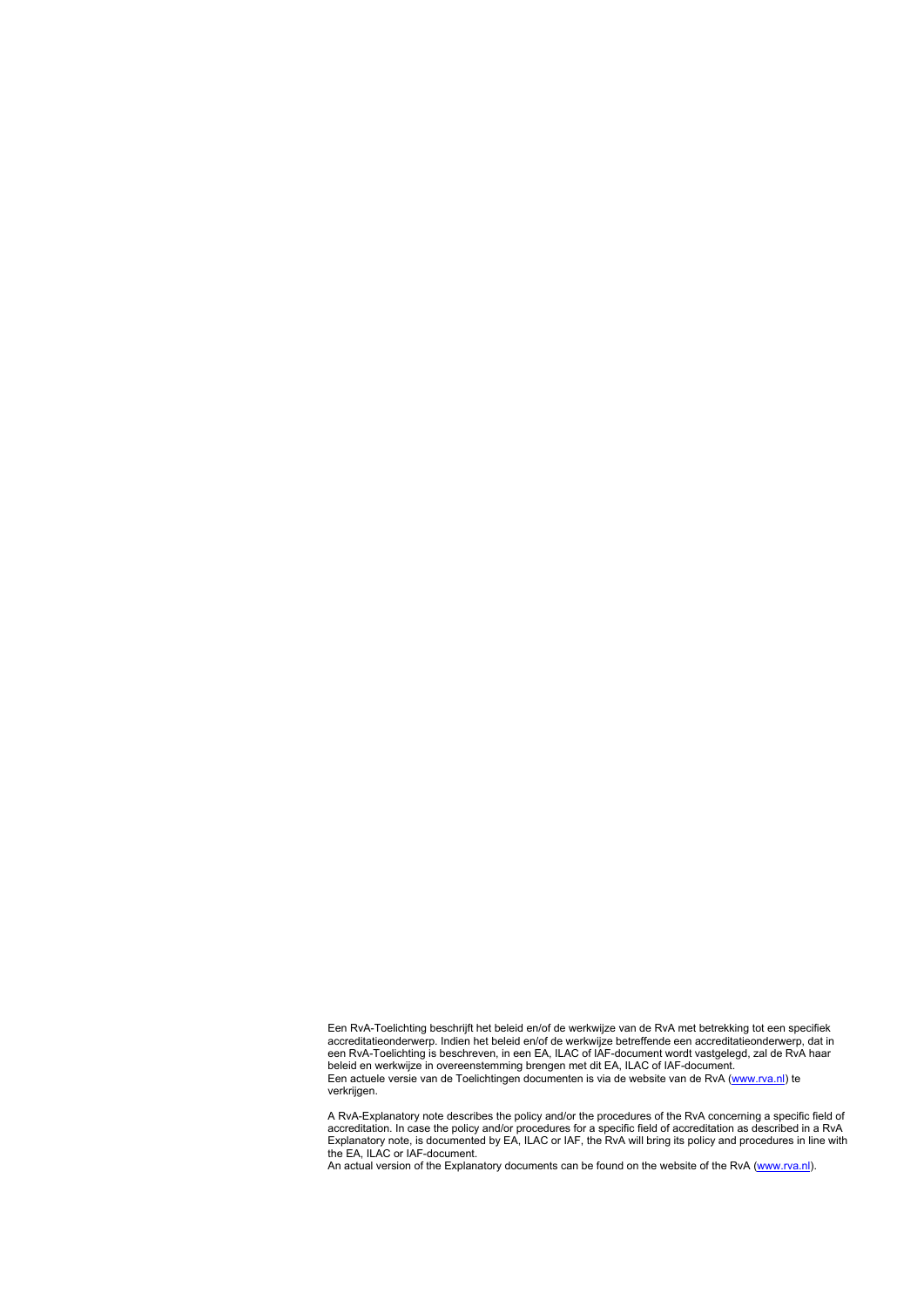

### **Inhoud/Content**

|                                                                                                               | $\overline{\mathbf{4}}$ |
|---------------------------------------------------------------------------------------------------------------|-------------------------|
|                                                                                                               | $\overline{\mathbf{4}}$ |
|                                                                                                               |                         |
|                                                                                                               |                         |
|                                                                                                               |                         |
|                                                                                                               |                         |
|                                                                                                               |                         |
|                                                                                                               |                         |
|                                                                                                               |                         |
|                                                                                                               | 6                       |
|                                                                                                               |                         |
|                                                                                                               |                         |
|                                                                                                               |                         |
|                                                                                                               |                         |
| 4 Wijzigingen ten opzichte van de vorige versie ________________________________7                             |                         |
|                                                                                                               |                         |
| Bijlage 1: Toelichting op niet volledig herleidbare kalibratie _________________________8                     |                         |
| Annex 1: Explanation on not fully traceable calibration _________________________8                            |                         |
| Bijlage 2: Toelichting op kritieke instrumenten ________________________________9                             |                         |
|                                                                                                               |                         |
| Bijlage 3: Grafische weergave voor bepaling categorie indeling __________________12                           |                         |
| Annex 3: Graphical display for determination of category ________________________12                           |                         |
| Bijlage 4: Acceptabele herleidbaarheid bij testen en aangeleeuwe van de stadium van de stadium van de stadium |                         |
|                                                                                                               | $\sim$ 13               |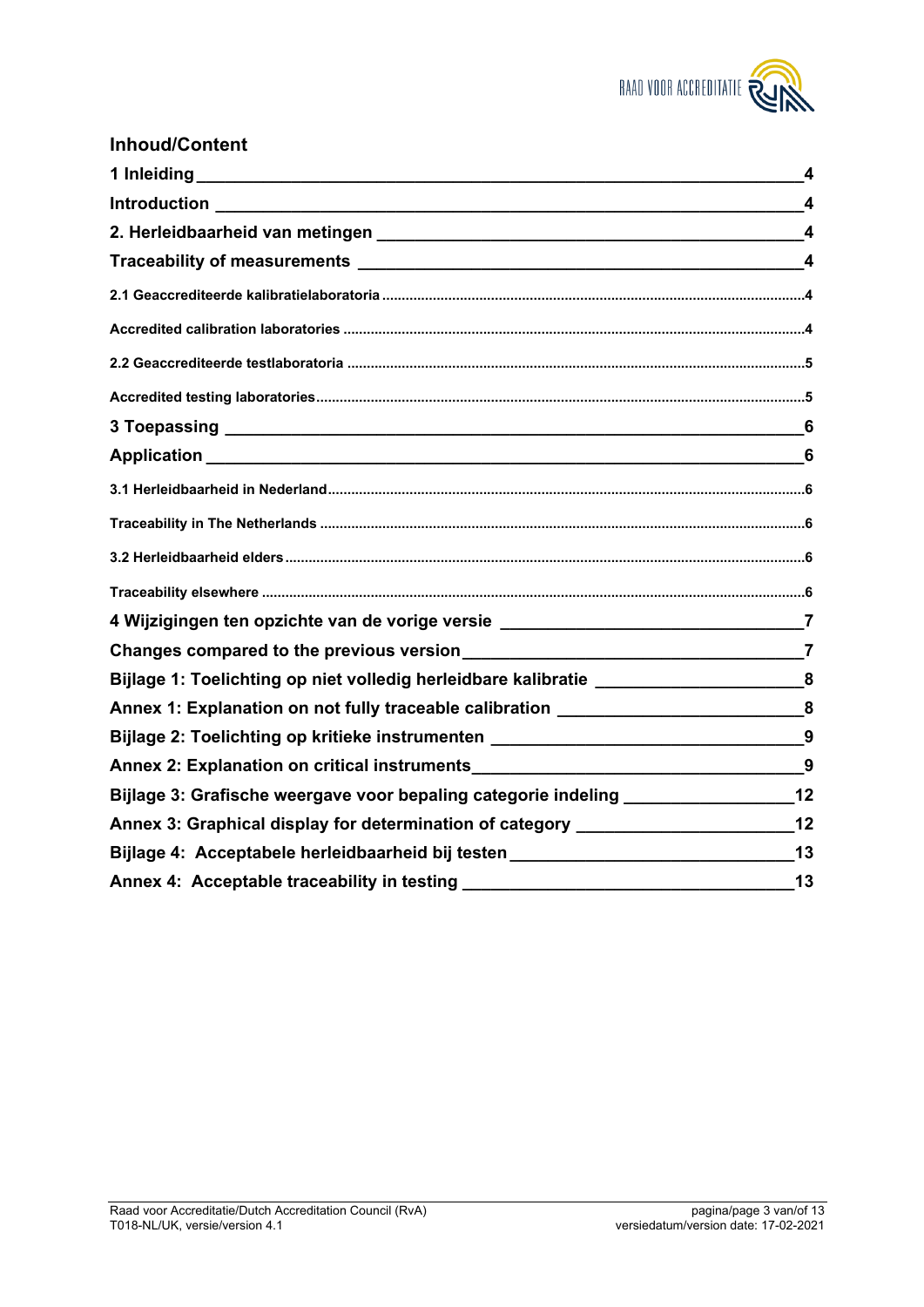

Deze toelichting geeft een uitleg hoe voldaan kan worden aan de eisen ten aanzien van herleidbaarheid van metingen die gelden voor laboratoria en inspectie-instellingen Deze toelichting is echter ook relevant bij de beoordeling van andere organisaties die te maken hebben met metingen.

Het beleid van de RvA is gebaseerd op de 'ILAC Policy on Traceability of Measurement Results, ILAC-P10:07/2020.

Dit document refereert aan ILAC-P10 en geeft daarnaast informatie voor dagelijks gebruik door laboratoria en beoordelaars.

De RvA behoudt zich het recht voor om van deze toelichting af te wijken in individuele gevallen. In geval van twijfel wordt aangeraden contact op te nemen met de RvA, respectievelijk met de betreffende nationale accreditatie organisatie.

### <span id="page-3-2"></span>*2. Herleidbaarheid van metingen*

Kritieke apparatuur gebruikt bij test- en kalibratielaboratoria wordt door ILAC verondersteld te zijn die apparatuur noodzakelijk om een test of kalibratie uit te voeren binnen de accreditatiescope en die een significant effect hebben op de onzekerheid van de test- of kalibratieresultaten. Voor toelichting op kritieke apparatuur wordt verwezen naar [bijlage 2](#page-8-0) en [bijlage 3](#page-11-0)

### <span id="page-3-4"></span>**2.1 Geaccrediteerde kalibratielaboratoria Accredited calibration laboratories**

Het gestelde in ILAC-P10 par. 2 optie 2 over de ILAC-MRA dient gelezen te worden als: Een ISO/IEC17025 geaccrediteerd kalibratielaboratorium, of een ISO/IEC17034 geaccrediteerde producent van referentiematerialen, geaccrediteerd door een accreditatie-organisatie die ondertekenaar is van de 'Multilateral agreement' (MLA) van de [European Co-operation for Accreditation](http://www.european-accreditation.org/) (EA), of de 'Mutual recognition agreement' (MRA) van de [International Laboratory Accreditation Co](http://www.ilac.org/)[operation](http://www.ilac.org/) (ILAC).

### <span id="page-3-0"></span>*1 Inleiding Introduction*

<span id="page-3-1"></span>This explanatory document explains how the requirements related to the traceability of measurements applicable to laboratories and inspection bodies can be met. This explanatory document is also relevant for the assessment of other organisations dealing with measurements.

The RvA policy is based on the 'ILAC Policy on Traceability of Measurement Results, ILAC-P10:07/2020.

This document refers to ILAC-P10 and in addition provides information for daily use by laboratories and assessors.

The RvA reserves the right to deviate from this explanatory document in individual cases. In case of doubt, one is advised to contact the RvA, respectively the local national accreditation body.

### <span id="page-3-3"></span>*Traceability of measurements*

Critical equipment used by testing and calibration laboratories is considered by ILAC to be those items of equipment necessary to perform a test or calibration within the scope of accreditation and which have a significant effect on the uncertainty of measurement of test or calibration results. Explanation on critical equipment is given in [annex 2](#page-8-1) and [annex 3](#page-11-1)

<span id="page-3-5"></span>The statements in ILAC-P10 par. 2 option 2 on the ILAC-MRA, shall be interpreted as: An ISO/IEC17025 accredited calibration laboratory or a ISO/IEC17034 accredited reference materials producer accredited by an accreditation body signatory to the 'Multilateral agreement' (MLA) of the [European](http://www.european-accreditation.org/)  [Co-operation for Accreditation](http://www.european-accreditation.org/) (EA), or the 'Mutual recognition agreement' (MRA) of the [International Laboratory Accreditation Co](http://www.ilac.org/)[operation](http://www.ilac.org/) (ILAC).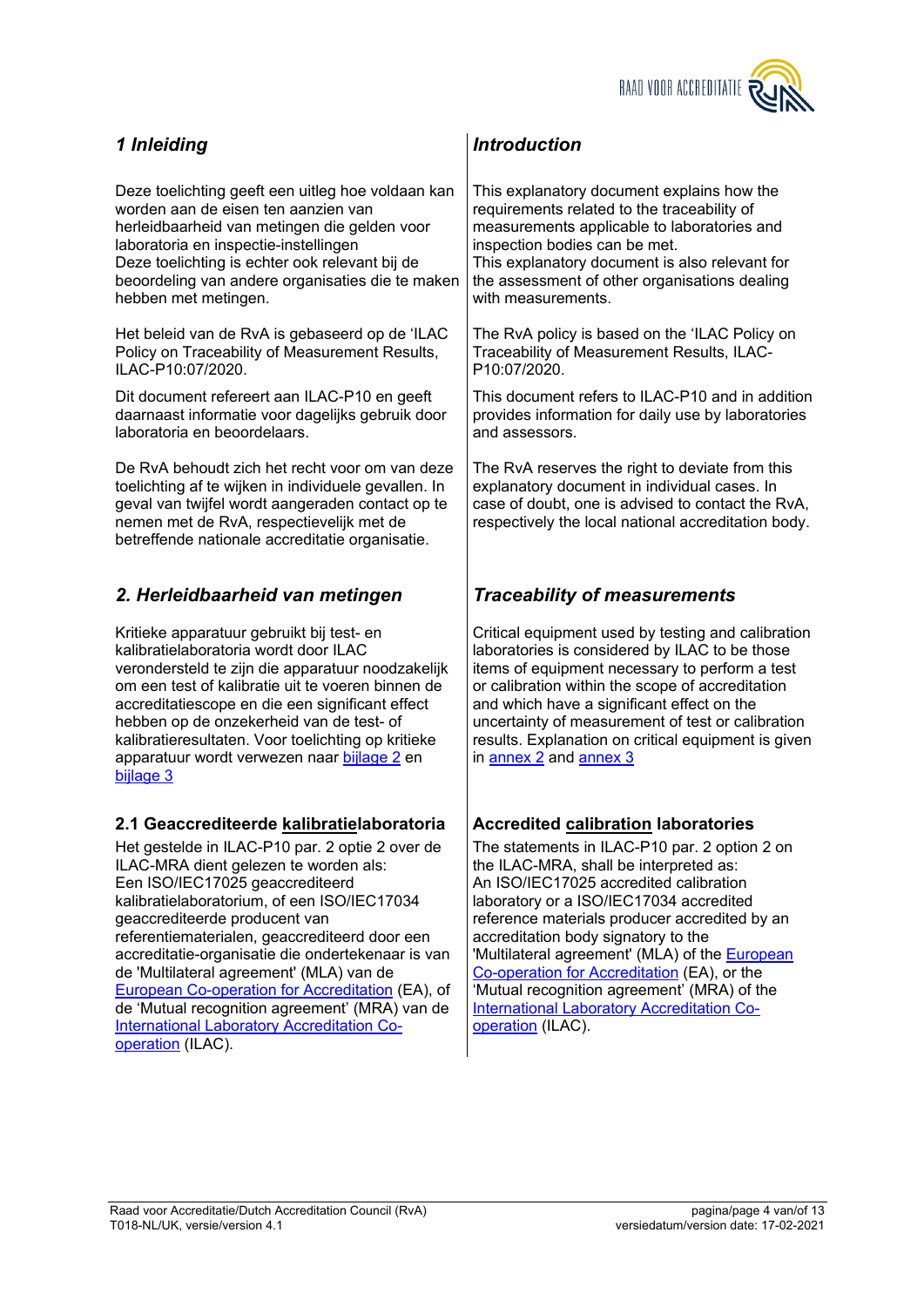

#### <span id="page-4-0"></span>**2.2 Geaccrediteerde testlaboratoria**

Indien herleidbaarheid van wezenlijk belang is en technisch mogelijk, zijn laboratoria en inspectieinstellingen verplicht herleidbaarheid van metingen conform ILAC-P10 te realiseren.

Indien herleidbaarheid niet mogelijk is (zie [bijlage 1](#page-7-0) voor verdere toelichting voor kalibratie van apparatuur) kan herleidbaarheid verkregen worden via een niet-geaccrediteerd extern kalibratielaboratorium, of via gezamenlijk overeengekomen referentie standaarden of methoden.

De RvA onderkent dat bij testen, waarbij herleidbaarheid relevant is vanwege de significante bijdrage aan de meetonzekerheid van het testresultaat, geschikte referentiematerialen met gecertificeerde eigenschappen slechts in beperkte mate beschikbaar zijn. In [bijlage 4](#page-12-0) is herleidbaarheid in testen uitgewerkt inclusief situaties waarbij herleidbaar relevant doch moeilijk te realiseren is.

Indien geen kalibratiecertificaat met accreditatieorganisatielogo beschikbaar is dient het laboratorium een leveranciersaudit uit te voeren door daartoe gekwalificeerde auditors- bij het betreffende kalibratielaboratorium, waarbij geverifieerd is dat aan alle voor kalibratie relevante criteria van de EN ISO/IEC 17025 is voldaan. Rapporten hiervan dienen beschikbaar te zijn voor RvA beoordelingsteams en dienen een onderbouwing te geven van de competentie van het laboratorium en de geclaimde metrologische herleidbaarheid, en dienen tenminste de volgende elementen te bevatten (nummers verwijzen naar de paragrafen uit ISO/IEC17025:2005 [2017] ):

- documentatie over validatie van kalibratiemethoden (5.4.5) [7.2.2];
- procedures voor de bepaling van de meetonzekerheid (5.4.6) [7.6];
- documentatie van de metrologische herleidbaarheid (5.6) [6.5];
- documentatie over de borging van de kwaliteit van de kalibratieresultaten (5.9) [7.7];
- documentatie over de competentie van personeel (5.2) [6.2];
- documentatie over de faciliteiten en omgevingsomstandigheden (5.3) [6.3]; Audits van het kalibratielaboratorium (4.6.4 en 4.14) [6.6.2; 8.8.1].

#### <span id="page-4-1"></span>**Accredited testing laboratories**

Where the concept of traceability is relevant and technically possible, testing laboratories and inspection bodies shall ensure the traceability of measurements according to ILAC-P10

In case traceability is not possible (see [annex 1](#page-7-1) for further explanation about calibration of equipment), traceability may be obtained by using a non-accredited external calibration laboratory, or by mutual agreed reference standards or methods.

The RvA recognises that in the domain of testing, where traceability is relevant as it contributes significantly to the measurement uncertainty of the test result, the availability of appropriate reference materials with certified property values is limited.

In [annex 4](#page-12-1) acceptable traceability in testing is elaborated including situations where traceability is relevant, but difficult to establish.

In case no calibration certificate with accreditation body logo is available, the laboratory shall perform a 'suppliers audit' -using appropriately qualified auditors- at the calibration laboratory verifying that that all aspects relevant for calibration of EN ISO/IEC 17025 are fulfilled. Reports of these audits shall be available to RvA assessment teams and shall contain appropriate evidence for the technical competence of the laboratory and claimed metrological traceability and shall include at least the following elements (numbers refer to clauses in ISO/IEC17025:2005) [2017] ):

- $\bullet$  records of calibration method validation (5.4.5) [7.2.2];
- procedures for estimation of measurement uncertainty (5.4.6) [7.6];
- documentation on metrological traceability (5.6) [6.5];
- documentation on ensuring the validity of calibration results (5.9) [7.7];
- documentation on competence of staff (5.2) [6.2];
- documentation on facilities and environmental conditions (5.3) [6.3]

Audits of the calibration laboratory (4.6.4 and 4.14) [6.6.2; 8.8.1].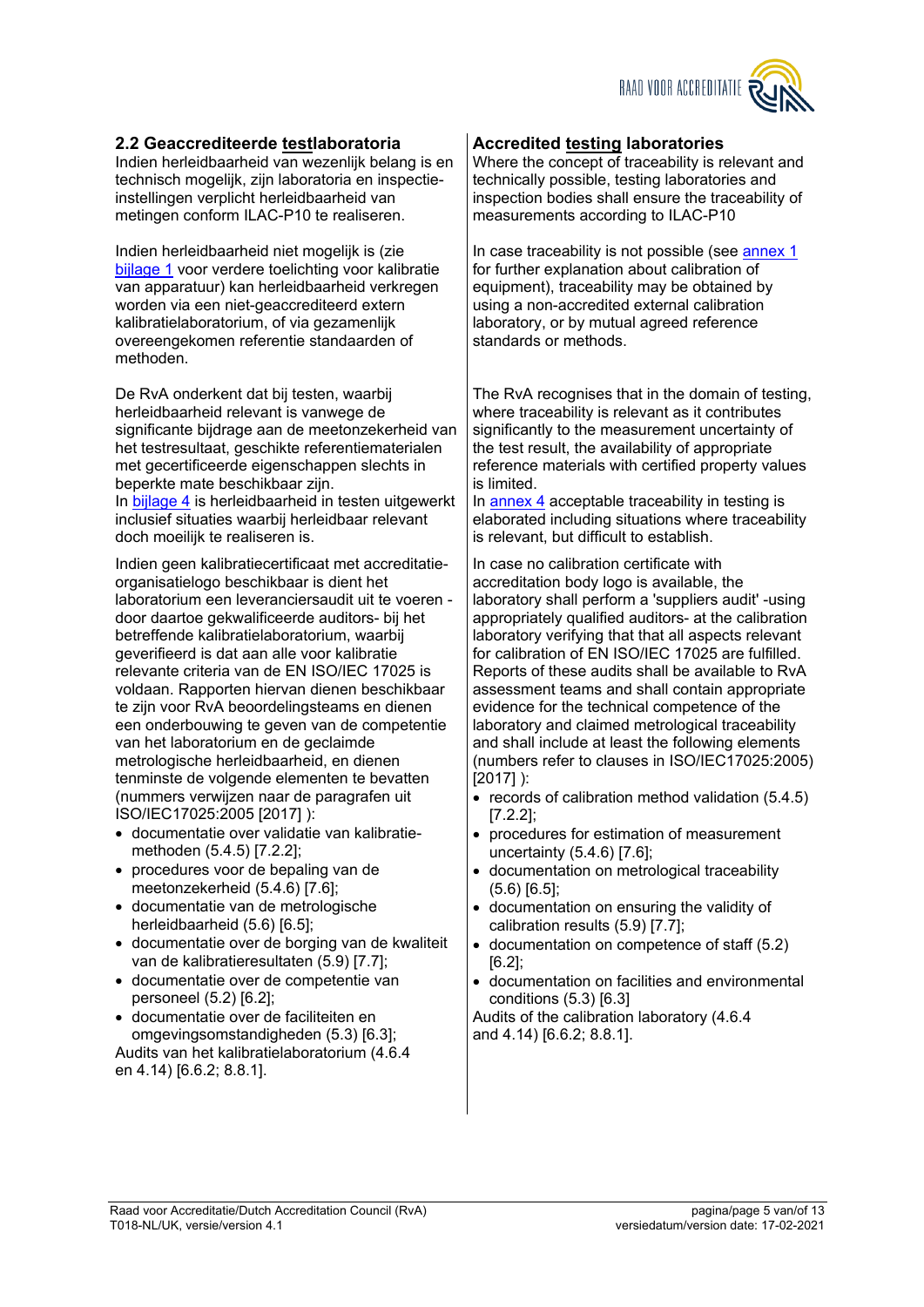

### <span id="page-5-0"></span>*3 Toepassing Application*

#### <span id="page-5-2"></span>**3.1 Herleidbaarheid in Nederland Traceability in The Netherlands**

Geaccepteerd zijn kalibratiecertificaten van laboratoria die een (RvA-kalibratie-) accreditatie hebben van de [Raad voor Accreditatie](http://www.rva.nl/) (RvA). Ook worden kalibratiecertificaten geaccepteerd die zijn uitgegeven door het [Van Swinden Laboratorium](http://www.vsl.nl/) (VSL) te Delft en Dordrecht en voorzien zijn van het VSL merk.

### <span id="page-5-4"></span>**3.2 Herleidbaarheid elders Traceability elsewhere**

#### EA MLA ondertekenaars EA MLA signatories

Deze paragraaf behandelt de landen waar de nationale accreditatie organisatie de EA gelijkwaardigheidsverklaring (MLA) voor de wederzijdse acceptatie van kalibratiecertificaten heeft getekend.

In het algemeen worden laboratoria geaccepteerd indien ze geaccrediteerd zijn door een accreditatie organisatie waarmee de RvA een gelijkwaardigheidsovereenkomst heeft gesloten. Een actueel overzicht vindt u op de website van de European co-operation for Accreditation onder EA-MLA en vervolgens "scopes and signatories".

Kalibratiecertificaten of meetrapporten die zijn afgegeven door kalibratielaboratoria welke zijn geaccrediteerd door een EA MLA accreditatieorganisatie worden door RvA geaccepteerd, mits zij het logo/merk voeren van de betreffende accreditatie-organisatie.

1. Kalibratielaboratoria die zijn geaccrediteerd door een accreditatie-instelling dienen certificaten af te geven met accreditatie-logo.

Met nadruk wordt er op gewezen dat bedrijfseigen certificaten; dus **zonder het logo/merk** van de accreditatie-instelling, **niet worden geaccepteerd**  als bewijs van herleidbaarheid.

2. In de praktijk komen ook kalibratiecertificaten voor die niet onder accreditatie maar **onder (ISO 9001) certificatie** worden afgegeven. Deze certificaten worden **niet geaccepteerd** als bewijs van herleidbaarheid. Ook niet als hierop het merk van de accreditatie-organisatie is gebruikt, gekoppeld aan het merk van de certificatieinstelling. Dit gebruik van het ISO 9001 certificatiemerk is in strijd met de accreditatienorm EN ISO/IEC 17021-1.

<span id="page-5-3"></span><span id="page-5-1"></span>Accepted are calibration certificates of laboratories holding an (RvA-Calibration-) accreditation of the [Dutch Accreditation Council](http://www.rva.nl/en) (RvA). Calibration certificates issued by the [Van Swinden Laboratorium](http://www.vsl.nl/) (VSL) at Delft and Dordrecht bearing the VSL mark are also accepted.

<span id="page-5-5"></span>

This paragraph considers countries in which the national accreditation body has signed the EA multilateral agreement (MLA) on the mutual recognition of calibration certificates.

In general, laboratories are accepted holding an accreditation of an organisation with which the RvA has signed an agreement of equivalence. You can find a current overview of these organisations on the website of the European cooperation for Accreditation under EA-MLA and then "scopes and signatories".

Calibration certificates or measurement reports, issued by calibration laboratories accredited by an EA MLA accreditation body are accepted by RvA, provided the certificate carries the logo/mark as specified by the accreditation body concerned.

#### Let op!

1. Calibration laboratories accredited by an accreditation body shall issue a certificate carrying the accreditation mark or their accreditation body. It is stressed that calibration certificates of accredited laboratories **without the logo/mark** of the accreditation body are **not accepted** as evidence for traceability.

2. In practice one may come across calibration certificates not issued under accreditation but issued **under (ISO 9001) certification**. These certificates are **not accepted** as evidence of traceability. Even not if the certificates bear the mark of the accreditation body, used in combination with the certification body mark. The use of the ISO 9001 certification mark is a violation of accreditation standard EN ISO/IEC 17021-1.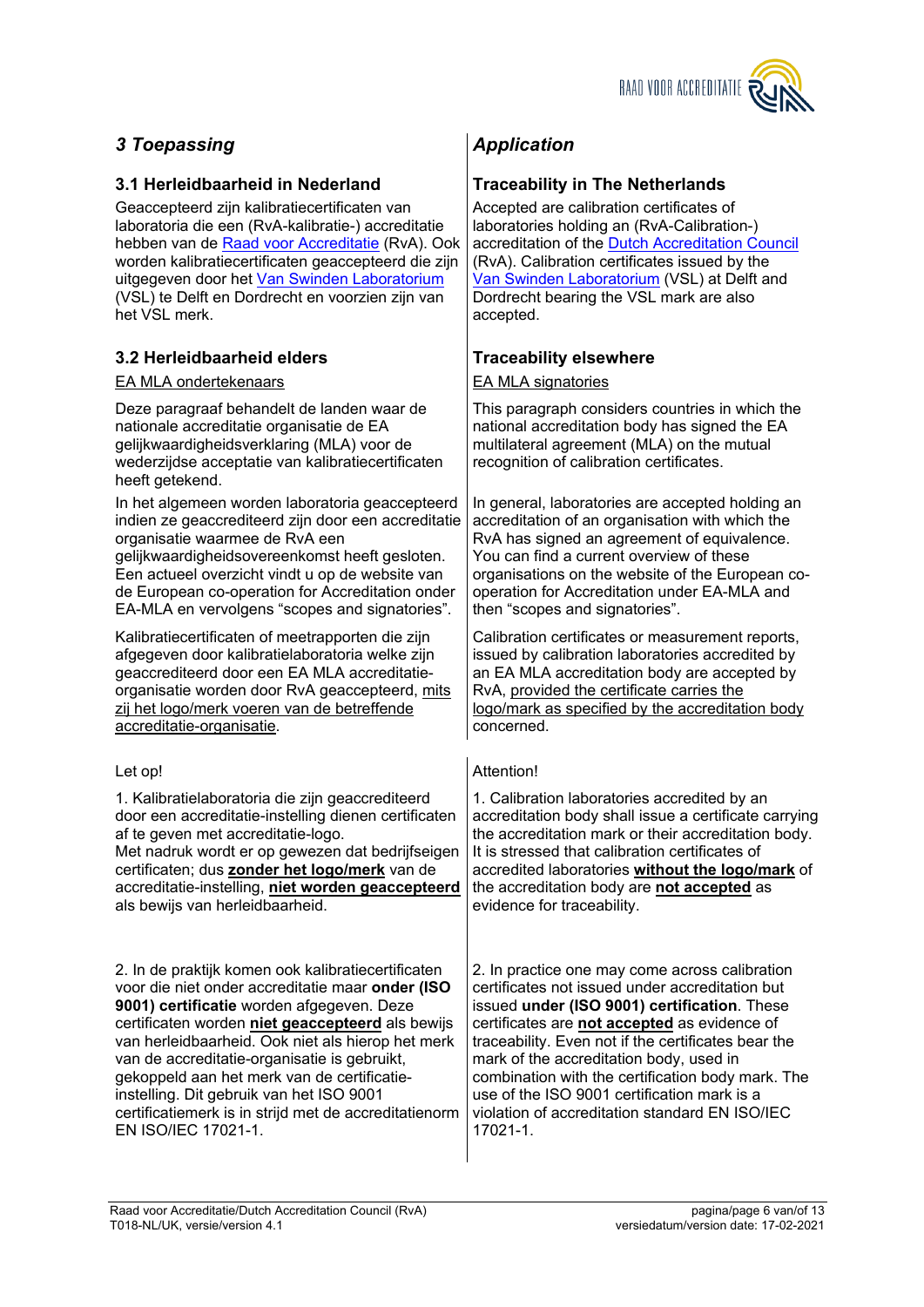

3. Met nadruk wordt er op gewezen dat uitsluitend originele certificaten van nationale standaardenlaboratoria worden geaccepteerd, doch dat certificaten die bijvoorbeeld vermelden "traceable to NIST" door de RvA niet worden geaccepteerd.

### <span id="page-6-0"></span>*4 Wijzigingen ten opzichte van de vorige versie*

Ten opzichte van versie 4 d.d. 12-09-2018 zijn de volgende wijzigingen doorgevoerd:

- Verwijzing naar de nieuwe ILAC-P10 (07/2020) in par. 1
- Toevoeging in par. 2.1: ISO/IEC17034 geaccrediteerde producenten van referentiematerialen
- Aanpassing in par. 3 n.a.v. invoering verplicht Logogebruik (zie verder RvA-VR003)
- Kleine tekstuele aanpassingen.

3. Please observe that only original certificates of national standards laboratories are accepted, and that certificates stating for instance "traceable to NIST" are not accepted by RvA.

### <span id="page-6-1"></span>*Changes compared to the previous version*

Compared to version 4 dated 12-09-2018 the following changes have been made:

- Reference to the new ILAC-P10 (07/2020) in par. 1.
- Added in par. 2.1: ISO/IEC17034 accredited Reference Material producers.
- Changes made in par. 3 due to mandatory use of accreditation mark (zie RvA-VR003)
- Minor editorial corrections.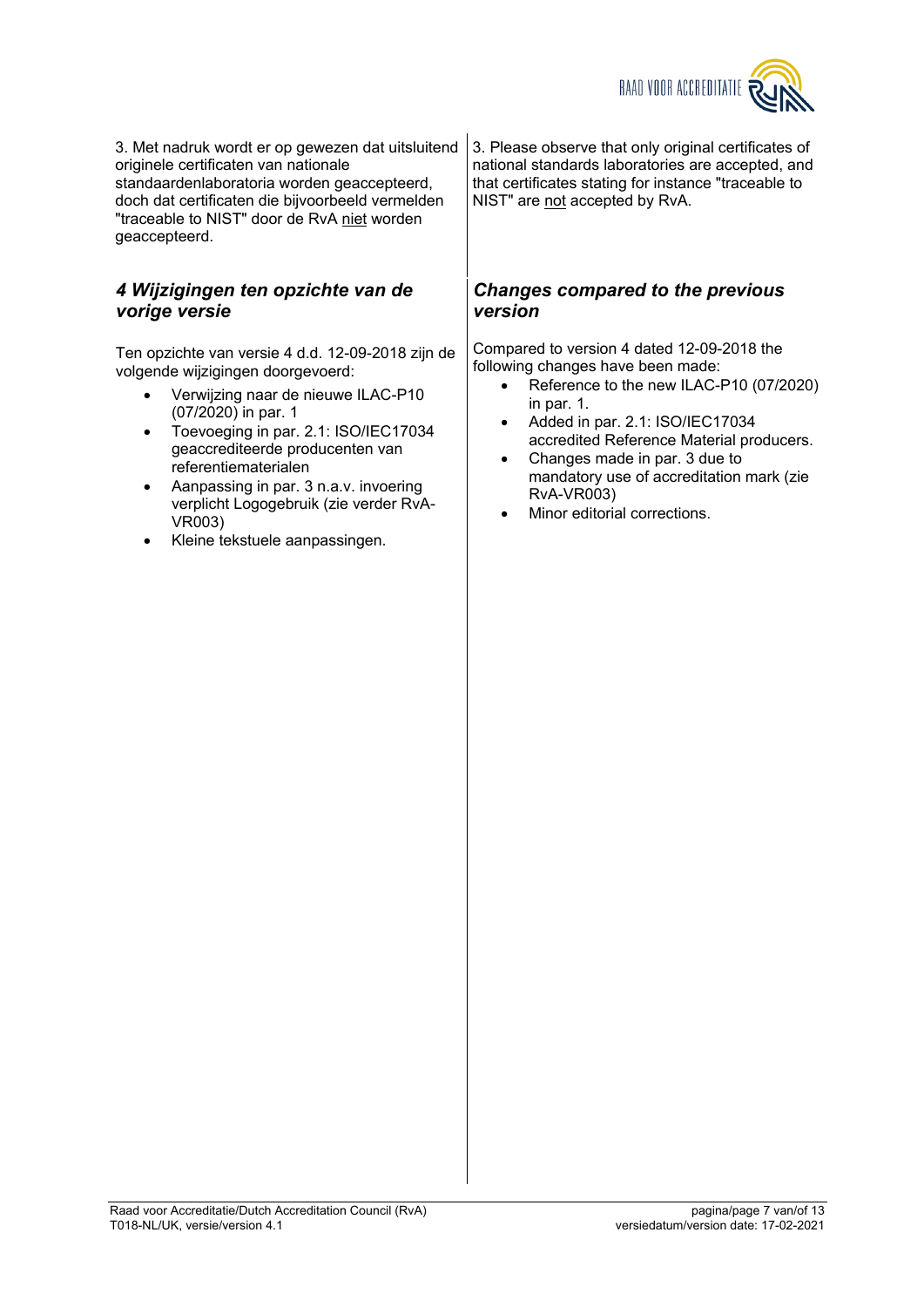<span id="page-7-1"></span>

<span id="page-7-0"></span>

| <b>Bijlage 1: Toelichting op niet volledig</b>                                                                                                                                                                                                                                                                                                                                                                                                                                                                                                                                                                                                                                                                                                                                                                                                                                        | <b>Annex 1: Explanation on not fully</b>                                                                                                                                                                                                                                                                                                                                                                                                                                                                                                                                                                                                                                                                                                                                                                |
|---------------------------------------------------------------------------------------------------------------------------------------------------------------------------------------------------------------------------------------------------------------------------------------------------------------------------------------------------------------------------------------------------------------------------------------------------------------------------------------------------------------------------------------------------------------------------------------------------------------------------------------------------------------------------------------------------------------------------------------------------------------------------------------------------------------------------------------------------------------------------------------|---------------------------------------------------------------------------------------------------------------------------------------------------------------------------------------------------------------------------------------------------------------------------------------------------------------------------------------------------------------------------------------------------------------------------------------------------------------------------------------------------------------------------------------------------------------------------------------------------------------------------------------------------------------------------------------------------------------------------------------------------------------------------------------------------------|
| herleidbare kalibratie                                                                                                                                                                                                                                                                                                                                                                                                                                                                                                                                                                                                                                                                                                                                                                                                                                                                | traceable calibration                                                                                                                                                                                                                                                                                                                                                                                                                                                                                                                                                                                                                                                                                                                                                                                   |
| RvA standpunt in lijn met ILAC-P10 par. 2 optie 3                                                                                                                                                                                                                                                                                                                                                                                                                                                                                                                                                                                                                                                                                                                                                                                                                                     | RvA policy according to ILAC-P10 par. 24 option 3                                                                                                                                                                                                                                                                                                                                                                                                                                                                                                                                                                                                                                                                                                                                                       |
| en 7 indien niet volledig voldaan kan worden aan                                                                                                                                                                                                                                                                                                                                                                                                                                                                                                                                                                                                                                                                                                                                                                                                                                      | and 7 in case full compliance with acceptable                                                                                                                                                                                                                                                                                                                                                                                                                                                                                                                                                                                                                                                                                                                                                           |
| de eis tot herleidbare kalibratie:                                                                                                                                                                                                                                                                                                                                                                                                                                                                                                                                                                                                                                                                                                                                                                                                                                                    | traceability is not possible:                                                                                                                                                                                                                                                                                                                                                                                                                                                                                                                                                                                                                                                                                                                                                                           |
| In navolging van de principes van dit RvA-<br>document T018 "Acceptabele herleidbaarheid'<br>dienen alle kritieke meetinstrumenten en<br>meetstandaarden gekalibreerd te zijn, waarbij het<br>te overleggen kalibratie-certificaat een RvA-<br>kalibratie-logo moet bevatten of een logo/merk<br>van één van de in dit document aangehaalde<br>buitenlandse accreditatie-organisaties (MLA<br>ondertekenaars of een logo van een van de in dit<br>document genoemde Nationale meetinstituten.<br>Reden voor de logo-eis is simpel; door het<br>toepassen van het logo verklaart de kalibrerende<br>instantie de werkzaamheden met inachtneming<br>van alle accreditatiecriteria uit te hebben gevoerd.<br>Bij andere rapportage-vormen kan de accreditatie-<br>organisatie geen enkele uitspraak doen over de<br>verrichtingen en vervalt het begrip<br>'geaccrediteerde kalibratie'. | Following the principles of this RvA document<br>T018 "Acceptable Traceability" all critical<br>measurement instruments and measurement<br>standards shall be calibrated. The associated<br>Calibration certificate shall bear the RvA-<br>calibration logo or bear the logo/mark of one of<br>the in this document mentioned foreign<br>accreditation bodies, or bear the logo of one of the<br>in this document mentioned National Metrology<br>Institutes.<br>The reason for the logo requirement is simple: By<br>applying the logo, the calibrating laboratory<br>declares to have carried out the calibration in full<br>compliance with the accreditation criteria. In all<br>other cases, no accreditation body can<br>acknowledge compliance and the title accredited<br>calibration" is void. |
| Indien geen geaccrediteerde meettechniek                                                                                                                                                                                                                                                                                                                                                                                                                                                                                                                                                                                                                                                                                                                                                                                                                                              | In case no accredited measurement facility is                                                                                                                                                                                                                                                                                                                                                                                                                                                                                                                                                                                                                                                                                                                                                           |
| beschikbaar is in eigen land, zal gezocht moeten                                                                                                                                                                                                                                                                                                                                                                                                                                                                                                                                                                                                                                                                                                                                                                                                                                      | locally available, effort should be made to locate                                                                                                                                                                                                                                                                                                                                                                                                                                                                                                                                                                                                                                                                                                                                                      |
| worden in het buitenland.                                                                                                                                                                                                                                                                                                                                                                                                                                                                                                                                                                                                                                                                                                                                                                                                                                                             | foreign facilities.                                                                                                                                                                                                                                                                                                                                                                                                                                                                                                                                                                                                                                                                                                                                                                                     |
| Een eventuele buitenlandse aanbieder zal dan                                                                                                                                                                                                                                                                                                                                                                                                                                                                                                                                                                                                                                                                                                                                                                                                                                          | Possible foreign laboratories should be located                                                                                                                                                                                                                                                                                                                                                                                                                                                                                                                                                                                                                                                                                                                                                         |
| binnen een redelijke transporttijd van het de                                                                                                                                                                                                                                                                                                                                                                                                                                                                                                                                                                                                                                                                                                                                                                                                                                         | within reasonable transportation time from the                                                                                                                                                                                                                                                                                                                                                                                                                                                                                                                                                                                                                                                                                                                                                          |
| bedrijfslocatie moeten liggen en een realistisch                                                                                                                                                                                                                                                                                                                                                                                                                                                                                                                                                                                                                                                                                                                                                                                                                                      | customer and should give a realistic offer                                                                                                                                                                                                                                                                                                                                                                                                                                                                                                                                                                                                                                                                                                                                                              |
| aanbod moeten doen voor behandeltermijn en -                                                                                                                                                                                                                                                                                                                                                                                                                                                                                                                                                                                                                                                                                                                                                                                                                                          | concerning calibration time and -costs for a                                                                                                                                                                                                                                                                                                                                                                                                                                                                                                                                                                                                                                                                                                                                                            |
| kosten voor een kalibratiecertificaat met                                                                                                                                                                                                                                                                                                                                                                                                                                                                                                                                                                                                                                                                                                                                                                                                                                             | calibration certificate bearing the accreditation                                                                                                                                                                                                                                                                                                                                                                                                                                                                                                                                                                                                                                                                                                                                                       |
| accreditatielogo.                                                                                                                                                                                                                                                                                                                                                                                                                                                                                                                                                                                                                                                                                                                                                                                                                                                                     | logo.                                                                                                                                                                                                                                                                                                                                                                                                                                                                                                                                                                                                                                                                                                                                                                                                   |
| Indien met inachtneming van dit<br>redelijkheidsbeginsel geen buitenlandse<br>geaccrediteerde kalibratiemogelijkheid<br>beschikbaar is (de opdrachtgever dient<br>aannemelijk te maken dat bedoelde kalibratie<br>redelijkerwijs niet met logo te verkrijgen is), kan<br>volstaan worden met het uitbesteden van de<br>kalibratie bij een instelling die een eigen<br>meetrapport afgeeft.<br>Indien een kalibratielaboratorium beschikbaar is<br>dat een deel van de kalibraties onder accreditatie<br>kan uitvoeren, heeft dit de voorkeur boven een<br>niet-geaccrediteerd laboratorium.                                                                                                                                                                                                                                                                                           | In case, considering the above mentioned<br>principles of reasonableness, no foreign<br>accredited calibration facility is available (the<br>customer should be able to demonstrate his<br>efforts), subcontracting the calibration to a<br>laboratory issuing a non-accredited measurement<br>report is accepted.<br>Laboratories that can offer a part of the requested<br>calibrations under accreditation are preferred over<br>non-accredited laboratories.                                                                                                                                                                                                                                                                                                                                        |
| De opdrachtgever dient in het geval dat niet alles<br>onder accreditatie is uitgevoerd, een 'leveranciers-<br>audit' uit te voeren voor de gevraagde<br>techniek/kalibratie, waarbij getoetst wordt op de<br>technische aspecten en competentie volgens de<br>EN ISO/IEC 17025. De rapportage hiervan dient<br>ter inzage beschikbaar te zijn voor het auditteam<br>van RvA.<br>Nadere uitleg is gegeven in ILAC-P10 Appendix<br>А.                                                                                                                                                                                                                                                                                                                                                                                                                                                   | In the case not all aspects are calibrated under<br>accreditation, the customer is required to conduct<br>a 'suppliers audit' for the calibrations/techniques<br>concerned, checking the relevant aspects of the<br>EN ISO/IEC17025 standard. Audit reports shall be<br>made available to RvA audit team.<br>Further guidance is provided in ILAC-P10<br>Appendix A.                                                                                                                                                                                                                                                                                                                                                                                                                                    |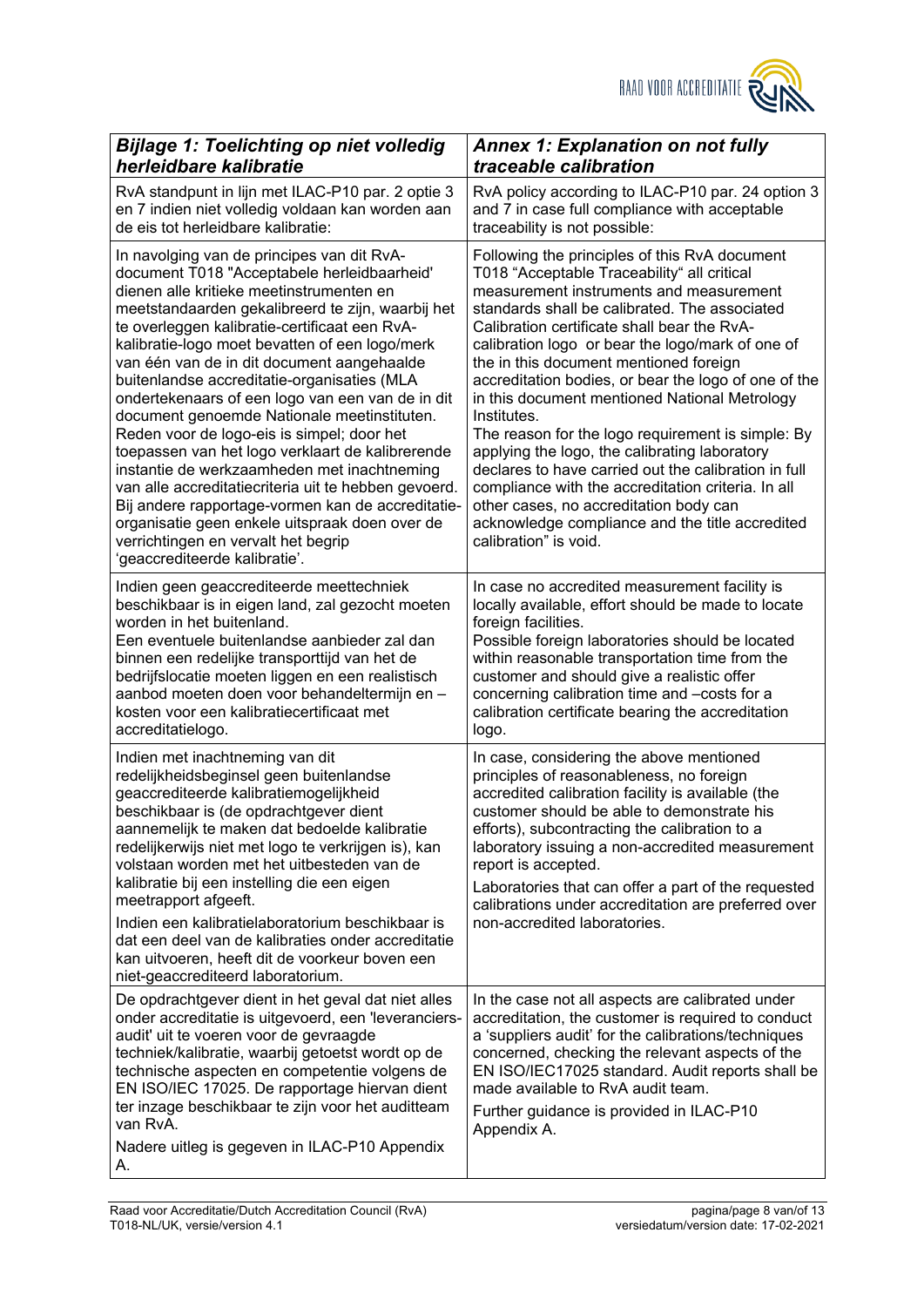<span id="page-8-1"></span>

<span id="page-8-0"></span>

| <b>Bijlage 2: Toelichting op kritieke</b>                                                                                                                                                                                                                                                                                                                              | <b>Annex 2: Explanation on critical</b>                                                                                                                                                                                                                                                                                                             |
|------------------------------------------------------------------------------------------------------------------------------------------------------------------------------------------------------------------------------------------------------------------------------------------------------------------------------------------------------------------------|-----------------------------------------------------------------------------------------------------------------------------------------------------------------------------------------------------------------------------------------------------------------------------------------------------------------------------------------------------|
| instrumenten                                                                                                                                                                                                                                                                                                                                                           | <i>instruments</i>                                                                                                                                                                                                                                                                                                                                  |
| RvA standpunt in lijn met ILAC-P10 par. 3.5 en                                                                                                                                                                                                                                                                                                                         | RvA policy according to ILAC-P10 par. 3.5 and                                                                                                                                                                                                                                                                                                       |
| 3.6 betreffende het onderscheid tussen kritieke en                                                                                                                                                                                                                                                                                                                     | 3.6 in making distinction between critical and less                                                                                                                                                                                                                                                                                                 |
| minder kritieke instrumenten.                                                                                                                                                                                                                                                                                                                                          | critical instruments.                                                                                                                                                                                                                                                                                                                               |
| Inleiding                                                                                                                                                                                                                                                                                                                                                              | <b>Introduction</b>                                                                                                                                                                                                                                                                                                                                 |
| Diverse relaties hebben de RvA verzocht om een<br>heldere uiteenzetting te geven voor het beheer<br>van instrumenten omdat men de interpretatie van<br>het betreffende ISO 9001 criterium vaak<br>onduidelijk vindt.<br>Uiteraard is deze benadering ook bruikbaar voor<br>het voldoen aan de eisen ten aanzien van<br>herleidbaarheid in de normen voor accreditatie. | Several RvA customers have asked for a clear<br>statement on the maintenance of equipment,<br>because the interpretation of the concerning<br>clause in the ISO 9001 standard is often unclear.<br>Obviously, this statement can also be used for<br>compliance with the requirements regarding<br>traceability in the standards for accreditation. |
| Apparatuurcategorieën                                                                                                                                                                                                                                                                                                                                                  | <b>Categories of instruments</b>                                                                                                                                                                                                                                                                                                                    |
| Algemeen                                                                                                                                                                                                                                                                                                                                                               | General                                                                                                                                                                                                                                                                                                                                             |
| Een van de grootste problemen geassocieerd met                                                                                                                                                                                                                                                                                                                         | One of the biggest problems arising from                                                                                                                                                                                                                                                                                                            |
| de implementatie van ISO 9001:2015 § 7.1.5.2                                                                                                                                                                                                                                                                                                                           | implementing ISO 9001:2015 § 7.1.5.2                                                                                                                                                                                                                                                                                                                |
| "Naspeurbaarheid van metingen" is de mate                                                                                                                                                                                                                                                                                                                              | "Measurement traceability" is to what extend the                                                                                                                                                                                                                                                                                                    |
| waarin formele kalibraties noodzakelijk zijn.                                                                                                                                                                                                                                                                                                                          | formal calibration is necessary.                                                                                                                                                                                                                                                                                                                    |
| (formele kalibratie = volledig herleidbaar volgens                                                                                                                                                                                                                                                                                                                     | (formal calibrations = Fully traceable calibrations                                                                                                                                                                                                                                                                                                 |
| de principes van dit document).                                                                                                                                                                                                                                                                                                                                        | according to the principles of this document).                                                                                                                                                                                                                                                                                                      |
| Voor die organisaties die werkzaamheden                                                                                                                                                                                                                                                                                                                                | Organisation involved in high accuracy                                                                                                                                                                                                                                                                                                              |
| uitvoeren waarbij zeer nauwkeurige metingen                                                                                                                                                                                                                                                                                                                            | measurements obviously need formal calibrations                                                                                                                                                                                                                                                                                                     |
| noodzakelijk zijn, zijn formele kalibraties nodig                                                                                                                                                                                                                                                                                                                      | for all instruments on which the quality of the                                                                                                                                                                                                                                                                                                     |
| voor die instrumenten waar de productkwaliteit                                                                                                                                                                                                                                                                                                                         | product depends.                                                                                                                                                                                                                                                                                                                                    |
| van afhankelijk is.<br>Er zijn echter veel toepassingen waarbij zeer<br>nauwkeurige metingen niet noodzakelijk zijn om<br>zeker te stellen dat het product aan de gestelde<br>prestatie- en kwaliteitseisen voldoet.                                                                                                                                                   | However in many cases highly accurate<br>measurements are not necessary to ensure the<br>product to meet the performance and quality<br>requirements.                                                                                                                                                                                               |
| Apparatuurcategorieën                                                                                                                                                                                                                                                                                                                                                  | Categories of equipment                                                                                                                                                                                                                                                                                                                             |
| Om te helpen bij het implementeren van de                                                                                                                                                                                                                                                                                                                              | In order to help implementing the paragraph of the                                                                                                                                                                                                                                                                                                  |
| genoemde paragraaf uit de ISO 9001 met                                                                                                                                                                                                                                                                                                                                 | ISO 9001 determining equipment relevant to                                                                                                                                                                                                                                                                                                          |
| betrekking tot apparatuur die invloed heeft op de                                                                                                                                                                                                                                                                                                                      | affecting product quality, two broad categories of                                                                                                                                                                                                                                                                                                  |
| productkwaliteit, zijn twee brede categorieën                                                                                                                                                                                                                                                                                                                          | equipment are defined.                                                                                                                                                                                                                                                                                                                              |
| apparatuur gedefinieerd.                                                                                                                                                                                                                                                                                                                                               | These categories are based on the use of the                                                                                                                                                                                                                                                                                                        |
| Deze categorieën zijn gebaseerd op het gebruik                                                                                                                                                                                                                                                                                                                         | equipment rather than type of equipment (a                                                                                                                                                                                                                                                                                                          |
| van de apparatuur, niet op het type apparatuur                                                                                                                                                                                                                                                                                                                         | calliper can therefore be categorised both as A                                                                                                                                                                                                                                                                                                     |
| (een schroefmaat bijv. kan zowel in Categorie A                                                                                                                                                                                                                                                                                                                        | and B, depending on accuracy of the                                                                                                                                                                                                                                                                                                                 |
| als Categorie B voorkomen, afhankelijk van de                                                                                                                                                                                                                                                                                                                          | measurement and depending on how critical the                                                                                                                                                                                                                                                                                                       |
| nauwkeurigheid van de meting en afhankelijk van                                                                                                                                                                                                                                                                                                                        | measurement outcome is)                                                                                                                                                                                                                                                                                                                             |
| de vraag hoe kritiek de meting is).                                                                                                                                                                                                                                                                                                                                    | The one responsible for the (production) process is                                                                                                                                                                                                                                                                                                 |
| In alle gevallen is degene die verantwoordelijk is                                                                                                                                                                                                                                                                                                                     | in all cases also the one specifying the need for                                                                                                                                                                                                                                                                                                   |
| voor een (productie) proces, tevens degene die                                                                                                                                                                                                                                                                                                                         | process control.                                                                                                                                                                                                                                                                                                                                    |
| vaststelt op welke punten in het proces er                                                                                                                                                                                                                                                                                                                             | In order to determine the category of equipment,                                                                                                                                                                                                                                                                                                    |
| procescontrole nodig is.                                                                                                                                                                                                                                                                                                                                               | the following approach is recommended:                                                                                                                                                                                                                                                                                                              |
| Voor het vaststellen van de categorie waarin<br>apparatuur valt, wordt de volgende benadering<br>aanbevolen:                                                                                                                                                                                                                                                           | Determine which measurements are<br>a<br>necessary to verify product conformity and<br>product performance. These measurements                                                                                                                                                                                                                      |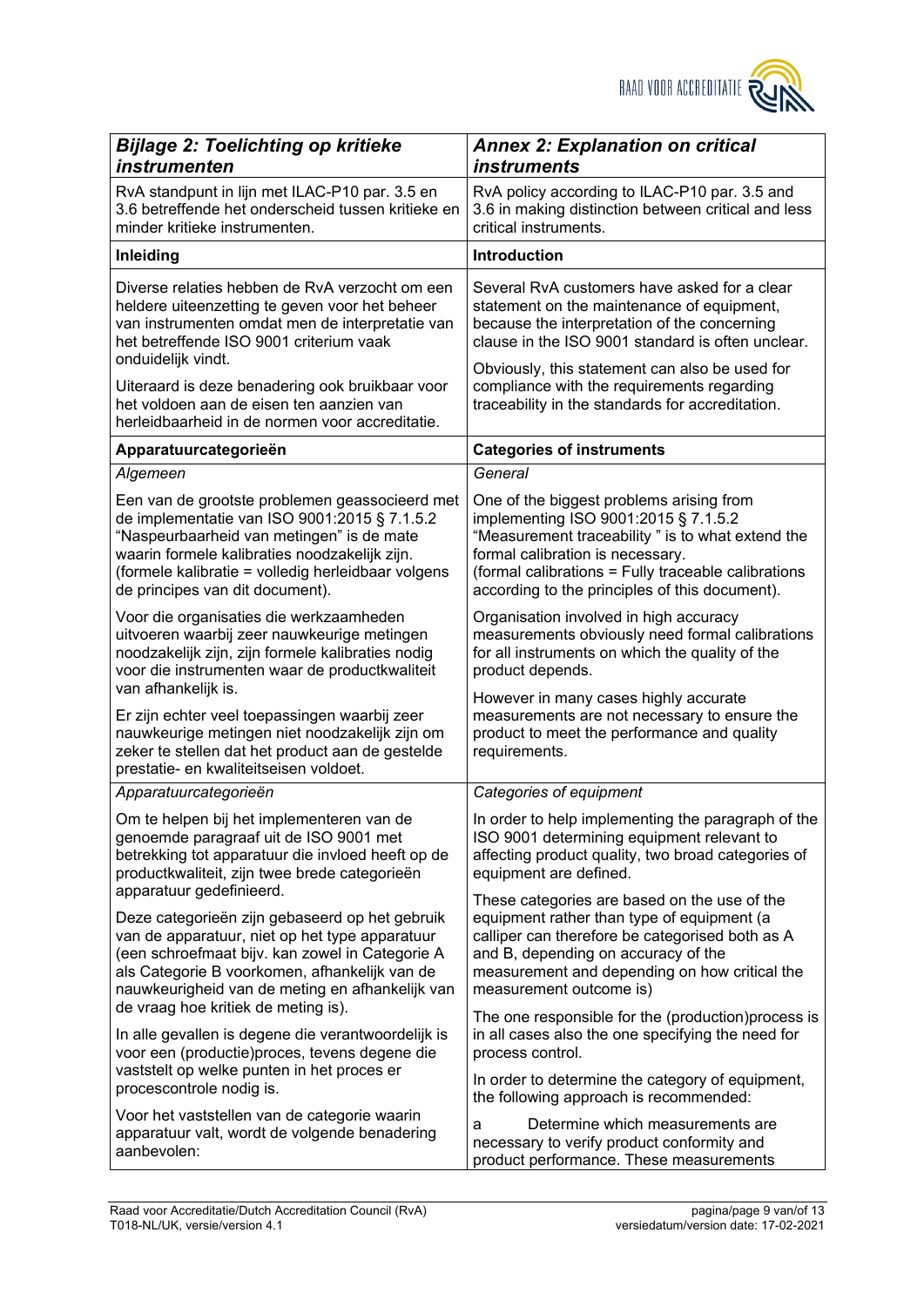

| Stel vast welke metingen nodig zijn om de<br>а<br>productconformiteit en -prestatie zeker te stellen.<br>Deze metingen omvatten fysische metingen aan<br>het product, of waarden van bepaalde<br>prestatiekenmerken, of procescontrole-<br>parameters die kritiek zijn bij het zekerstellen van<br>de uiteindelijke productkwaliteit. | comprise physical measurements or values for<br>product performance characteristics or process<br>control parameters critical for the final product<br>quality.<br>Determine which accuracy is needed for<br>b<br>these measurements. |
|---------------------------------------------------------------------------------------------------------------------------------------------------------------------------------------------------------------------------------------------------------------------------------------------------------------------------------------|---------------------------------------------------------------------------------------------------------------------------------------------------------------------------------------------------------------------------------------|
| Stel vast welke nauwkeurigheid nodig is                                                                                                                                                                                                                                                                                               | Determine to which extend calibration is                                                                                                                                                                                              |
| b                                                                                                                                                                                                                                                                                                                                     | C                                                                                                                                                                                                                                     |
| voor deze metingen.                                                                                                                                                                                                                                                                                                                   | necessary.                                                                                                                                                                                                                            |
| Stel vast in welke mate kalibratie<br>с<br>noodzakelijk is.                                                                                                                                                                                                                                                                           |                                                                                                                                                                                                                                       |
| <b>CATEGORIE A</b>                                                                                                                                                                                                                                                                                                                    | <b>CATEGORY A</b>                                                                                                                                                                                                                     |
| Formele kalibratie                                                                                                                                                                                                                                                                                                                    | Formal calibration                                                                                                                                                                                                                    |
| Een formele kalibratie is vereist wanneer de                                                                                                                                                                                                                                                                                          | A formal calibration is required when measuring                                                                                                                                                                                       |
| meetapparatuur gebruikt wordt om:                                                                                                                                                                                                                                                                                                     | equipment is used to                                                                                                                                                                                                                  |
| - te verifiëren of een product aan gespecificeerde                                                                                                                                                                                                                                                                                    | - verify whether a product fulfils specified                                                                                                                                                                                          |
| toleranties voldoet, welke kritiek zijn voor het                                                                                                                                                                                                                                                                                      | tolerances, critical to the performance of the                                                                                                                                                                                        |
| presteren van het product en voor het voldoen                                                                                                                                                                                                                                                                                         | product and for meeting the specifications set by                                                                                                                                                                                     |
| aan door de producent of de klant gespecificeerde                                                                                                                                                                                                                                                                                     | the manufacturer of by the customer;                                                                                                                                                                                                  |
| eisen;                                                                                                                                                                                                                                                                                                                                | - guarding processes when limits of the process                                                                                                                                                                                       |
| - processen te bewaken wanneer de grenzen van                                                                                                                                                                                                                                                                                         | are critical to the final performance of the product                                                                                                                                                                                  |
| het proces kritiek zijn voor het uiteindelijk                                                                                                                                                                                                                                                                                         | and to meet the specified requirements;                                                                                                                                                                                               |
| presteren van het product en voor het voldoen                                                                                                                                                                                                                                                                                         | - meeting the demands of regulatory bodies                                                                                                                                                                                            |
| aan gespecificeerde eisen;                                                                                                                                                                                                                                                                                                            | specifying calibration to be mandatory.                                                                                                                                                                                               |
| - aan eisen van regelgevende instanties te<br>voldoen die kalibratie als een verplichte eis<br>specificeren.                                                                                                                                                                                                                          |                                                                                                                                                                                                                                       |
| <b>CATEGORIE B</b>                                                                                                                                                                                                                                                                                                                    | <b>CATEGORY B</b>                                                                                                                                                                                                                     |
| Periodiek onderhoud of visuele inspectie                                                                                                                                                                                                                                                                                              | Periodic maintenance or visual inspection                                                                                                                                                                                             |
| Een visuele inspectie kan voldoende zijn wanneer                                                                                                                                                                                                                                                                                      | A visual inspection may be sufficient when                                                                                                                                                                                            |
| de meetapparatuur wordt gebruikt om:                                                                                                                                                                                                                                                                                                  | measuring equipment is used to:                                                                                                                                                                                                       |
| - metingen over te dragen of te vergelijken (bijv.                                                                                                                                                                                                                                                                                    | - transfer measures or to compare (e.g. calibers to                                                                                                                                                                                   |
| kalibers om de afmeting van het ene op het                                                                                                                                                                                                                                                                                            | transfer a measure from one product onto                                                                                                                                                                                              |
| andere werkstuk over te brengen);                                                                                                                                                                                                                                                                                                     | another);                                                                                                                                                                                                                             |
| - te dienen als indicatie en niet om te meten (bijv                                                                                                                                                                                                                                                                                   | - act as indicator instead of measuring (e.g.                                                                                                                                                                                         |
| om een aan/uit situatie aan te geven).                                                                                                                                                                                                                                                                                                | indication on/off situation);                                                                                                                                                                                                         |
| - voor metingen met een brede tolerantie wanneer                                                                                                                                                                                                                                                                                      |                                                                                                                                                                                                                                       |
| de voortdurende geschiktheid van de apparatuur                                                                                                                                                                                                                                                                                        | - measure with large tolerances when continual                                                                                                                                                                                        |
| kan worden bevestigd door een visuele controle                                                                                                                                                                                                                                                                                        | suitability of equipment is confirmed by visual                                                                                                                                                                                       |
| op schade of minder goed functioneren                                                                                                                                                                                                                                                                                                 | inspection on damage or decreased functioning                                                                                                                                                                                         |
| <b>Bijlage 3</b> geeft nogmaals de uitleg voor het<br>indelen van instrumenten in de vorm van een<br>flow-chart.                                                                                                                                                                                                                      | Annex 3 shows the same approach of<br>categorising equipment in the form of a flow chart.                                                                                                                                             |
| Herleidbaarheid                                                                                                                                                                                                                                                                                                                       | <b>Traceability</b>                                                                                                                                                                                                                   |
| Herleidbaarheidscriteria voor Categorie A                                                                                                                                                                                                                                                                                             | Traceability requirements for category A                                                                                                                                                                                              |
| apparatuur                                                                                                                                                                                                                                                                                                                            | equipment                                                                                                                                                                                                                             |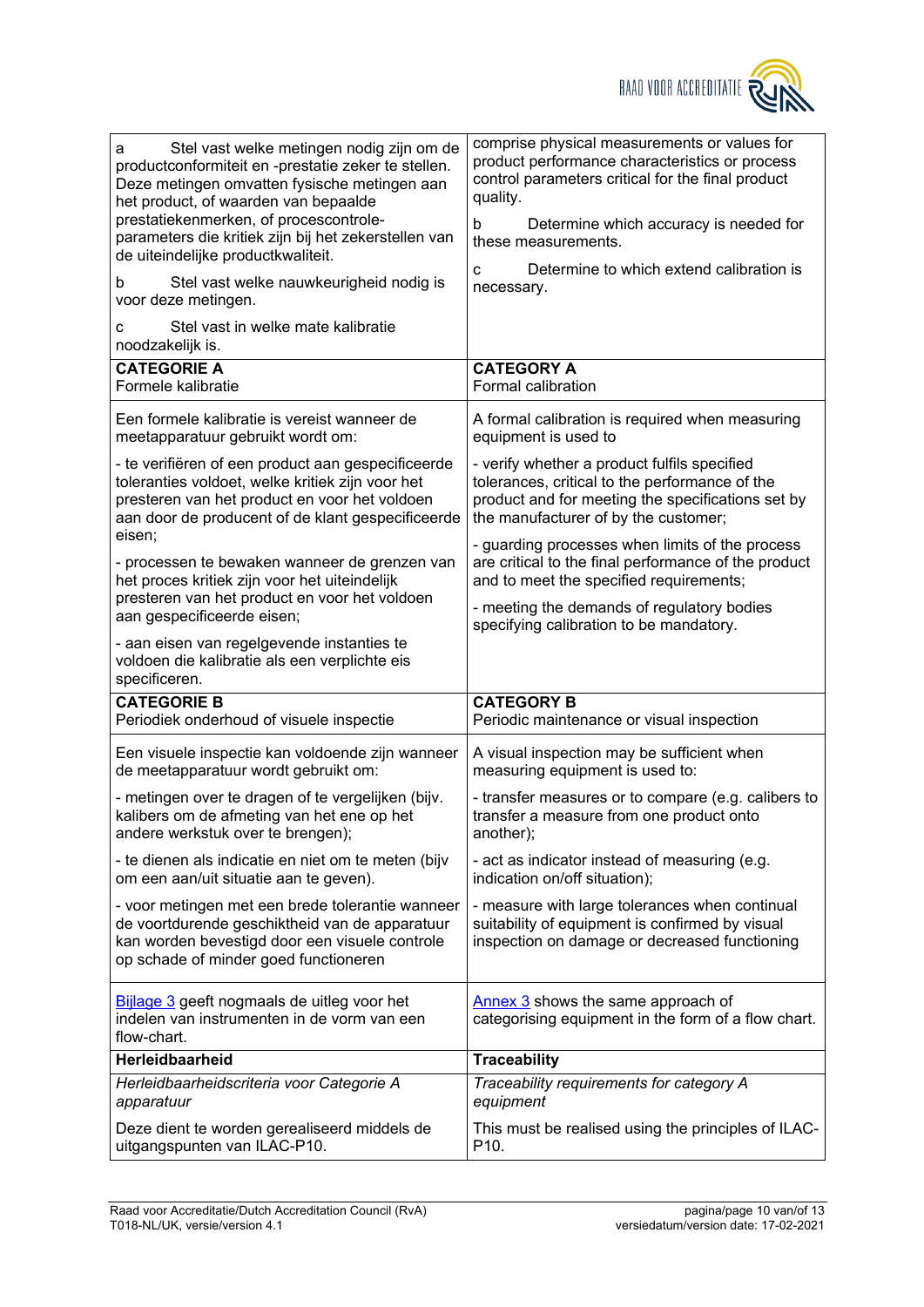

| Indien geen acceptabel herleidbaar kalibratie-<br>laboratorium is te vinden, dient gehandeld te<br>worden volgens bijlage 1 van dit document. | In case no acceptable traceable<br>calibration laboratory is available, one<br>should act according to annex 1 of this<br>document. |
|-----------------------------------------------------------------------------------------------------------------------------------------------|-------------------------------------------------------------------------------------------------------------------------------------|
| De eigenaar van het instrument is<br>verantwoordelijk voor een adequate beschrijving<br>van kalibratie-eisen.                                 | The owner of the instrument is responsible for a<br>proper description of calibration demands.                                      |
| betreffende website op te vragen. (Informatie over<br>de accreditatie instellingen is te vinden eerder in<br>dit document)                    | (information on the accreditation bodies can be<br>found earlier in the document).                                                  |
| Dit kan worden gedaan door de toeleverancier                                                                                                  | This can be done by asking for a copy of the                                                                                        |
| een kopie van de scope van de accreditatie te                                                                                                 | scope of accreditation, or to verify the ability on                                                                                 |
| vragen, of de scope van de accreditatie op de                                                                                                 | the website of the accreditation body concerned.                                                                                    |
| Alvorens een order voor kalibratiediensten te                                                                                                 | Prior to ordering calibration services, one should                                                                                  |
| plaatsen, moet worden zeker gesteld dat de                                                                                                    | verify the suppliers' ability to deliver the requested                                                                              |
| toeleverancier in staat is de dienst te leveren.                                                                                              | service.                                                                                                                            |
| <b>Beoordeling van toeleveranciers</b>                                                                                                        | <b>Evaluation of suppliers</b>                                                                                                      |
| Er zijn geen specifieke herleidbaarheidseisen voor                                                                                            | There are no specific requirements for this                                                                                         |
| deze categorie apparatuur, behalve periodieke                                                                                                 | category of equipment, apart from periodic visual                                                                                   |
| visuele inspectie op bruikbaarheid.                                                                                                           | inspection on usefulness.                                                                                                           |
| Herleidbaarheidscriteria voor Categorie B                                                                                                     | Traceability requirements for category B                                                                                            |
| apparatuur                                                                                                                                    | equipment                                                                                                                           |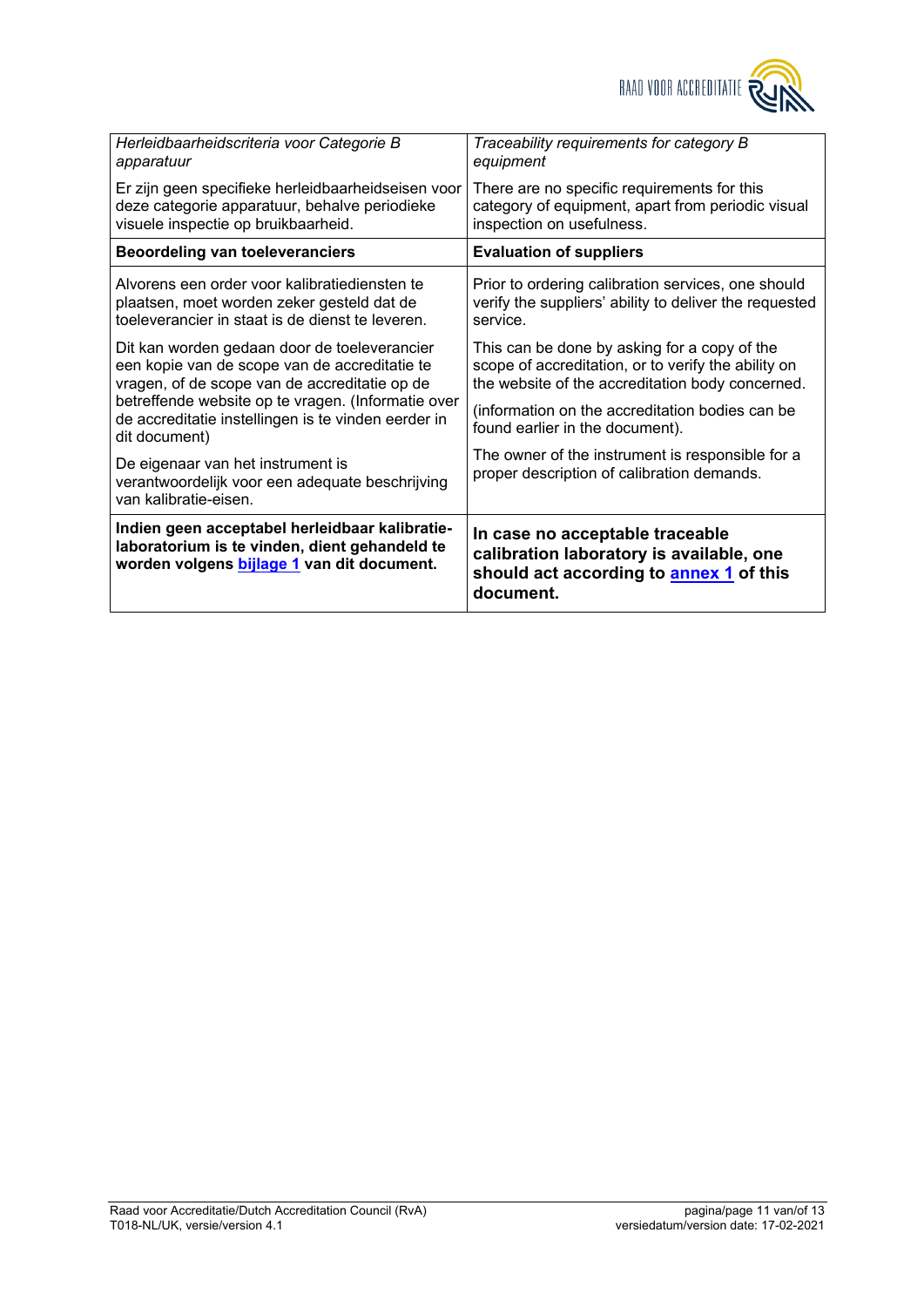<span id="page-11-1"></span>

<span id="page-11-0"></span>

Raad voor Accreditatie/Dutch Accreditation Council (RvA) pagina/page 12 van/of 13<br>T018-NL/UK, versie/version 4.1 council (RvA) pagina/page 12 van/of 13